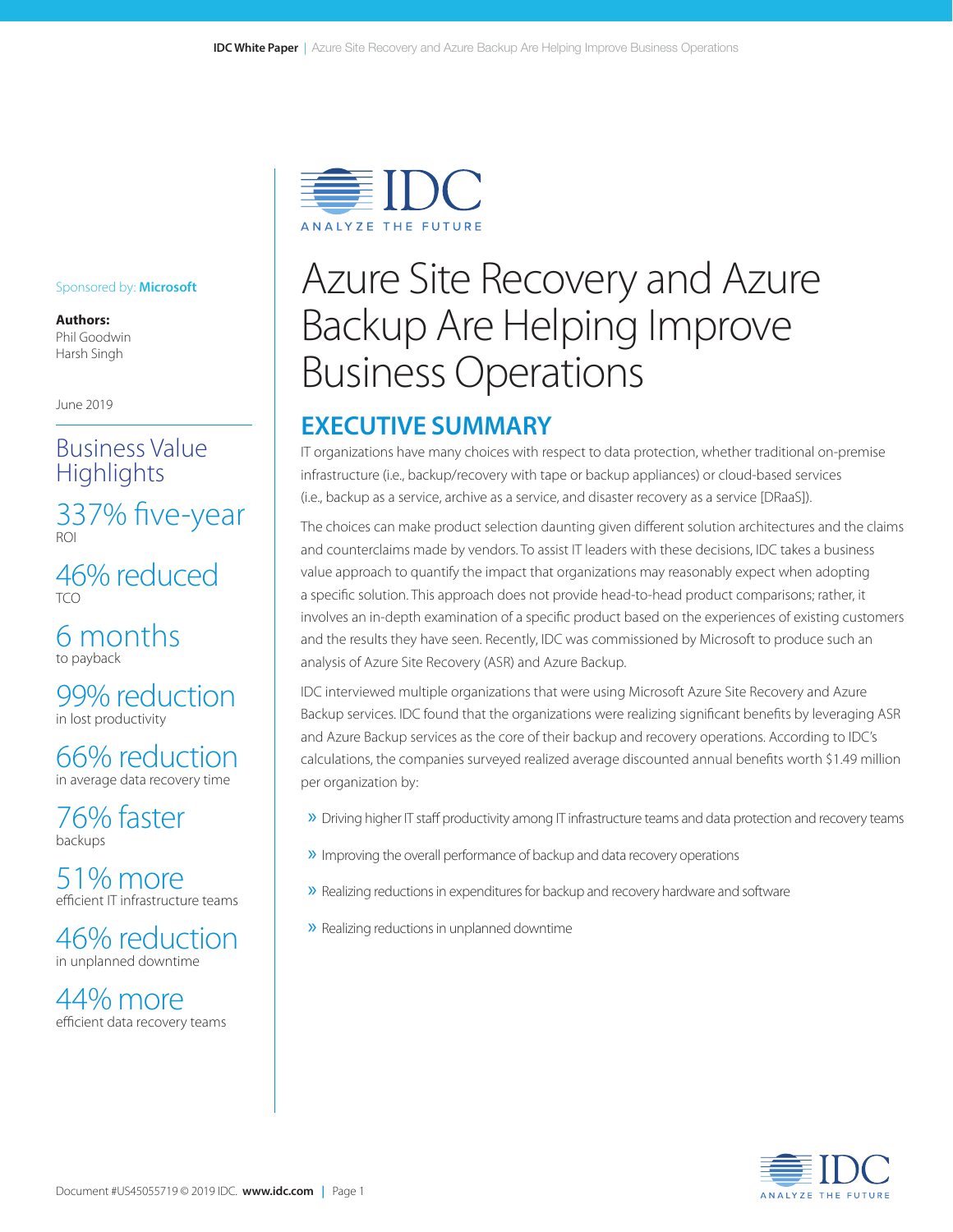### **SITUATION OVERVIEW**

IDC estimates that as many as half of all businesses could not survive a true disaster because they are not adequately prepared to deal with its impact. This lack of preparation results in excessively long recovery times (i.e., more than a month) with a significant loss of unrecoverable data. Key deficiencies include:

- » Lack of a defined DR plan and insufficient identification and allocation of the infrastructure resources needed for a recovery
- » Lack of written failover processes (Instead, organizations rely on the heroic efforts of individuals to recover the systems, leading to false starts and incomplete recoveries.)
- » Insufficient personnel planning based on the assumption that a full staff will be available to complete the recovery, when in fact many key people may not be available

Data protection and disaster recovery involve the classic triumvirate of people, process, and technology; any recovery plan must include all three. However, technology can be used to supplant the need for some human effort and provide automated execution of defined processes. While understanding the limits of technology, IT organizations should leverage the increasingly available data protection solutions.

Data protection and DR solution deployments are largely driven by the application architectures they are intended to protect. Modern IT organizations must contend with application deployments that include traditional on-premise applications, public cloud–based applications (both in-house and SaaS), and cloud-native applications as well as structured data, unstructured data, and newer NoSQL data types. The high number of possible permutations makes data protection and DR all the more challenging.

At the same time, cloud data protection technology is fundamentally changing the data protection and DR landscape in ways that are almost universally positive. First, on-demand cloud economics are making DR a financially realistic possibility for all organizations, but especially small and medium-sized enterprises that could not previously afford duplicate DR infrastructure.

In addition, workload migration products, data replication products, and recovery orchestration products are automating the movement and recovery of applications, especially in x86 virtual environments. When combined with cloud resources, IT organizations have offsite recovery capabilities that are highly automated, with the affordability of on-demand cloud economics. The excuses for IT organizations not being fully DR prepared are dwindling.

We believe that over time the distinction between data protection, high availability, and DR will diminish. As organizations implement technologies to seamlessly migrate applications across and on-premise and cloud locations with minimal disruption to users, they will have less need for separate infrastructure and processes to meet different requirements. Instead, organizations will focus on application availability, with application location becoming less relevant.

IDC research shows that more than 80% of organizations use cloud for some portion of their data protection strategy. Cloud-based tools have reached a high level of functionality, and the choices are numerous. Knowing which products truly deliver value will help IT managers make the best deployment decisions.

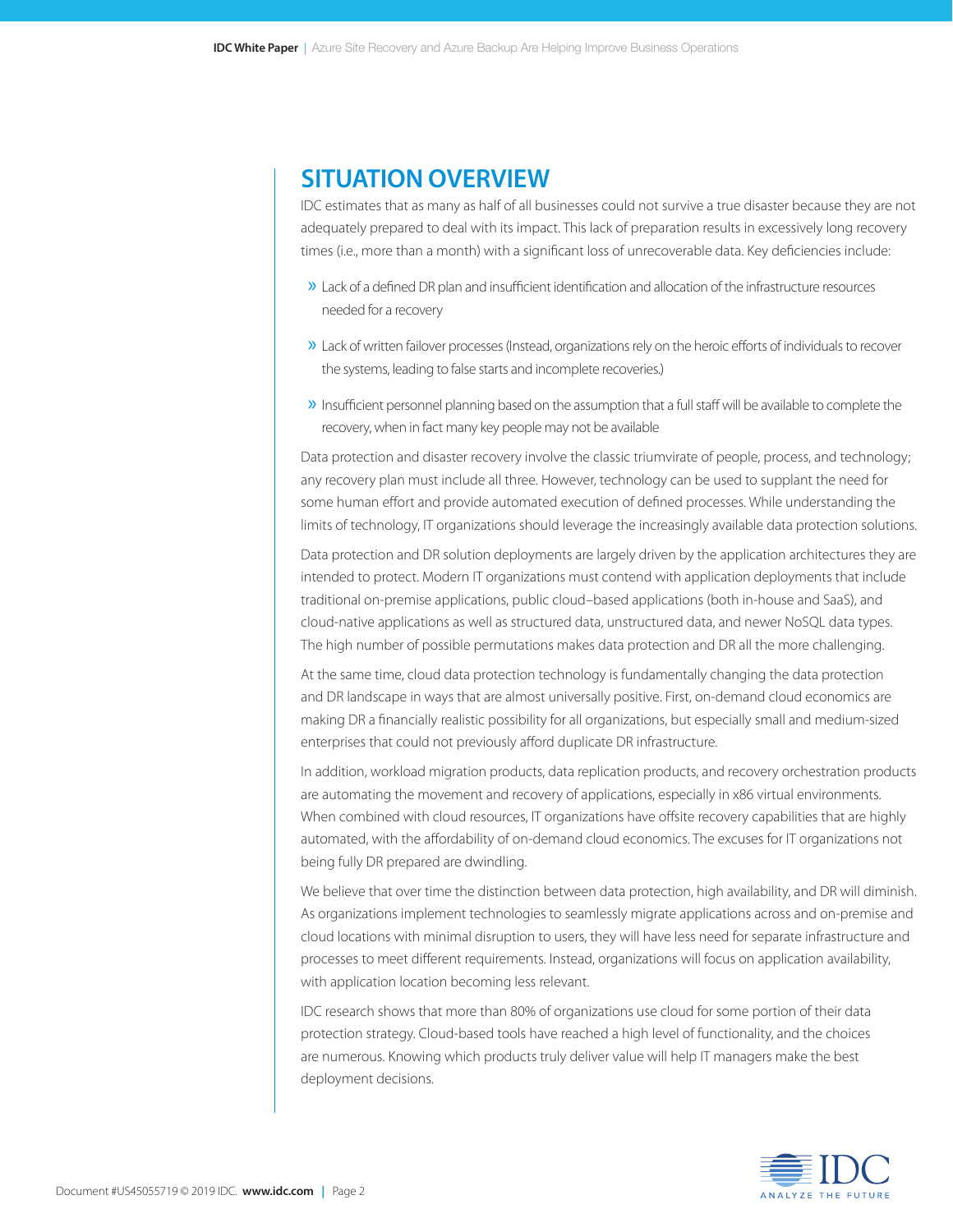# **AZURE SITE RECOVERY AND AZURE BACKUP OVERVIEW**

The products examined in this white paper are Azure Site Recovery and Azure Backup. A brief summary of each product is provided in the sections that follow.

#### **Azure Site Recovery**

Azure Site Recovery is a DRaaS solution. Azure Site Recovery is a native cloud solution that can protect on-premise workloads (i.e., DR failover from on-premise to the Azure cloud) as well as provide Azureto-Azure cloud recovery. The solution works for virtual infrastructure workloads, whether Hyper-V or VMware, as well as physical workloads.

Azure Site Recovery provides all of the technological components needed for a DR failover, including data replication, workload migration, and recovery orchestration. The solution also allows IT organizations to test DR failover without impacting production workloads. Being a cloud solution, Azure Site Recovery allows organizations to scale necessary resources on demand to minimize up-front costs while maintaining flexibility to meet full workload demands. Features of the solution include:

- » **Management console.** Manage replication, failover, and failback from the Azure console
- » **Virtual machine (VM) migration.** Migrate VMs between Azure regions or from on-premise datacenters
- » **Workload migration.** Support workload migrations for VMs (Hyper-V and VMware) as well as Windows and Linux physical servers
- » **Service-level management.** Manage both recovery point objectives (RPOs) and recovery time objectives (RTOs), with RPOs as low as 30 seconds
- » **Application-consistent failover.** Leverage snapshots to capture disk data, data in memory, and in‑process transactions

#### **Azure Backup**

Azure Backup provides backup and recovery functionality built into the Azure platform. Its backup and restore capabilities cover VMs, files and folders, Exchange, SharePoint, SQL, and more — both in Azure and on-premise. Management of Azure Backup is performed from the Azure console, including centralized monitoring and reporting. Multifactor authentication and alerts for suspicious behavior help reduce the threat of attack from malware or ransomware. Users are also able to set data retention times to either short term or long term (up to 99 years).

Azure Backup also has a number of features to help customize the service to specific needs. This includes network throttling to take advantage of off-peak times as well as incremental forever backups. Data is both compressed and encrypted for secure storage.

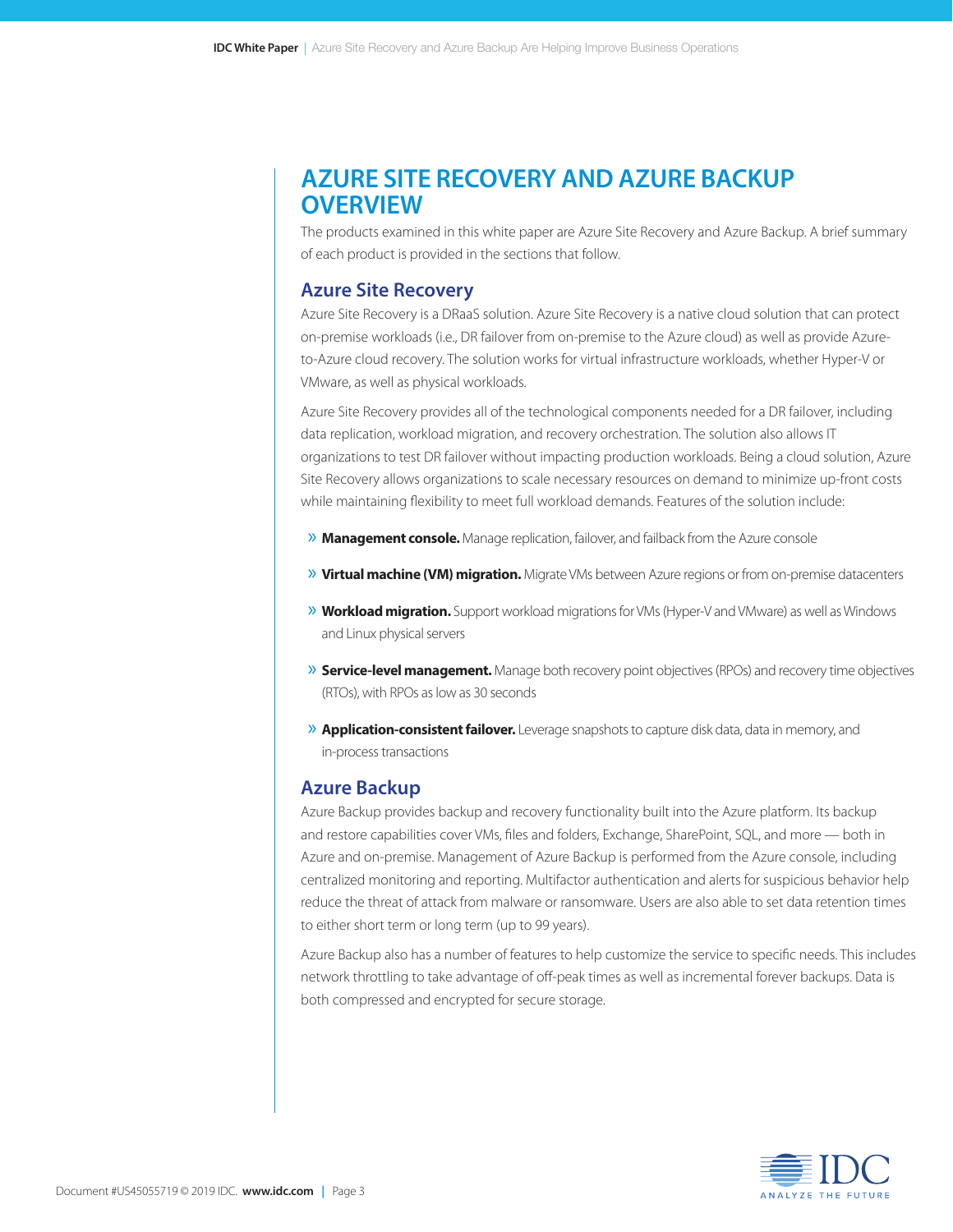# **THE BUSINESS VALUE OF AZURE SITE RECOVERY AND AZURE BACKUP**

### **Study Demographics**

IDC interviewed 10 organizations for this study, asking survey respondents a variety of quantitative and qualitative questions about the impact of deploying Microsoft Azure Site Recovery and Azure Backup services on their IT operations, businesses, and costs. The average number of employees in the organizations interviewed was more than 75,000, indicating the inclusion of several large companies in the mix, with roughly 1,500 IT employees supporting an internal user base of about 96% of all employees. The IT staff supported about 417 business applications.

Most companies were based in the United States, with the remainder located in Australia and Switzerland. The organizations represented the following vertical industries: information technology, financial services, government, construction, education, and automotive (see Table 1).

#### **TABLE 1**

# Demographics of Interviewed Organizations

|                                 | Average                                                         | <b>Median</b>                                 |
|---------------------------------|-----------------------------------------------------------------|-----------------------------------------------|
| Number of employees             | 75,500                                                          | 19,000                                        |
| Number of IT staff              | 1,500                                                           | 400                                           |
| Number of IT users              | 73,000                                                          | 18,905                                        |
| Number of external customers    | 49,000                                                          | 10,000                                        |
| Number of business applications | 417                                                             | 275                                           |
| Countries                       |                                                                 | United States (8), Australia, and Switzerland |
| <b>Industries</b>               | Information technology (4), financial services (2), government, | construction, education, and automotive       |

*n = 10 Source: IDC, 2019*

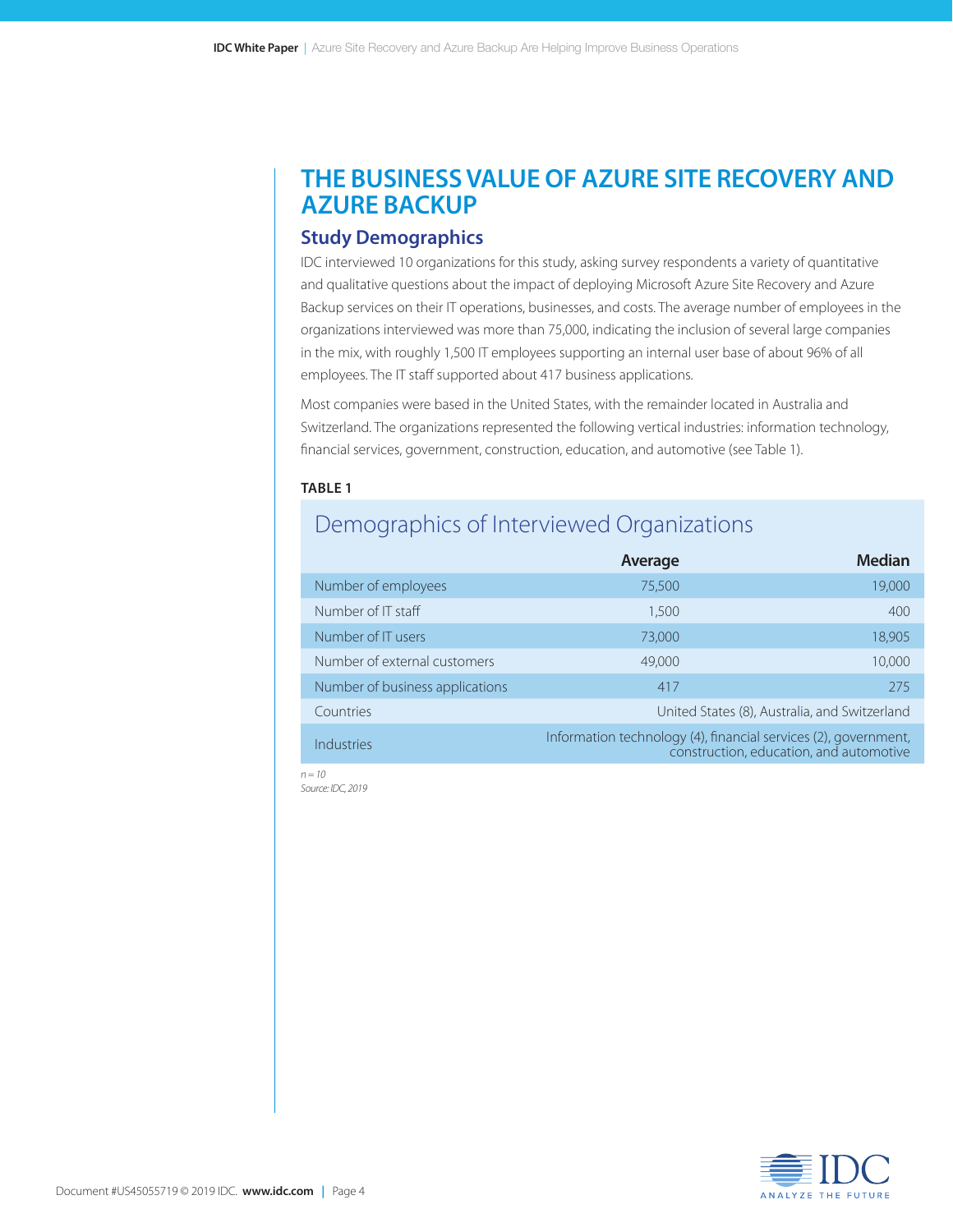### **Organizational Use of Azure Site Recovery and Azure Backup**

Study participants described to IDC both the value proposition supporting usage and the rationale behind their choice of ASR and Azure Backup as a platform. These selection criteria ranged from capexand opex-related financial considerations to the importance of having more agile backup capability and the newer integration capabilities offered by the ASR and Azure Backup platforms. Study participants made the following specific observations about the benefits:

- » **Enabling IT transformation:** *"The strategy behind our IT transformation is going as high up the stack as we possibly can based on the application and the business requirements, either internally or externally. Data protection is a cornerstone of this strategy because with transformation often come problems. So it's effectively a*  safeguard while being able to transform a lot faster, and probably with a lot more freedom, knowing we have the *backup and disaster recovery strategy in place."*
- » **Staff and cost savings:** *"There are staff savings and cost savings uniformly across the board. For example, hardware support: We have limited the amount of hardware. We have been able to reduce about 55–65% of our obsolete hardware. We are probably avoiding 20% in hardware costs."*
- » **Gaining more flexibility:** *"We switched to Azure Site Recovery and Azure Backup to move away from a costprohibitive backup technology to something that was more flexible, cloud based, lower cost, and more agile. Now we are able to evolve quickly with changes to the technology."*
- » **Seamless integration:** *"The beauty of Azure Backup is that it is built into the platform and works well. We are pretty happy with it, but we needed to be convinced that we should adopt it and that took some time. We were waiting for certain features and finally made the leap. Now we have more than 400 servers actively being backed up by Azure Backup."*

#### **TABLE 2**

# Organizational Usage of Azure Site Recovery and Azure Backup

|                                     | Average | <b>Median</b>  | Range        |
|-------------------------------------|---------|----------------|--------------|
| Number of datacenters               | 5       | $\mathfrak{D}$ | 1 to $10$    |
| Number of terabytes                 | 317     | 225            | 2 to 1,419   |
| Number of countries supported       | 18      | 3.5            | 1 to 155     |
| Number of sites/branches            | 253     | 9              | 2 to 1,000   |
| Number of Azure server<br>instances | 360     | 400            | 8 to 872     |
| Number of physical servers          | 154     | 105            | $2$ to 85    |
| Number of virtual machines          | 1,486   | 700            | 45 to 4,875  |
| Number of applications              | 58      | 33             | $5$ to $200$ |
|                                     |         |                |              |

*n = 10 Source: IDC, 2019*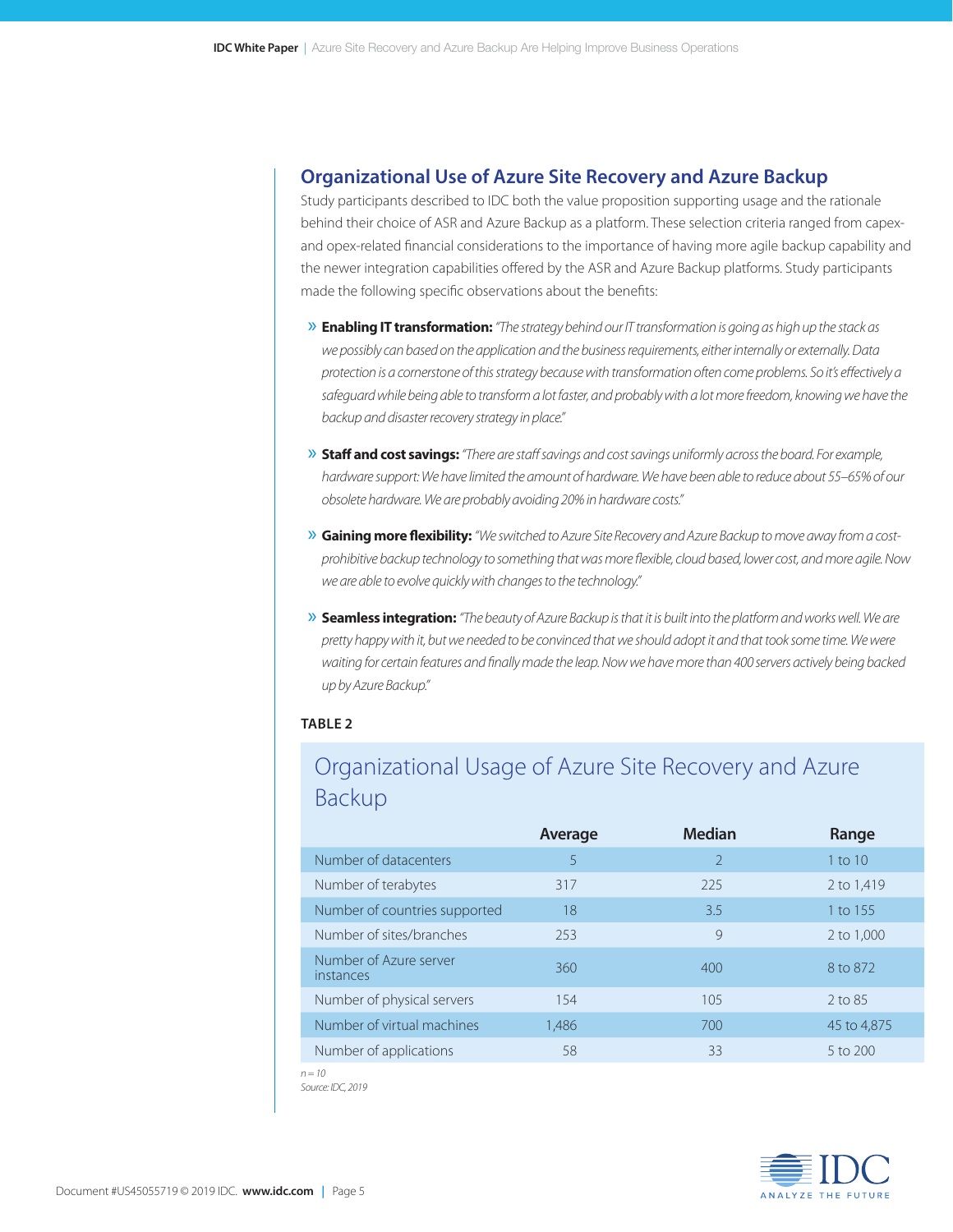#### **Business Value Analysis**

Interviewed organizations are using ASR and Azure Backup to provide the levels of performance they need to support their growing business operations. IDC found that deployment of ASR services resulted in reduced total cost of operations (TCO), improved operations, and less downtime. Interviewed companies are spending less on their backup environments and seeing improvements in the amount of staff time required to manage and support backup and recovery operations.

With the survey data as a base, IDC quantified these benefits using a robust methodology. According to IDC's calculations, the surveyed organizations were realizing an average reduction in TCO of 46% per organization per year. This was accomplished by:

- » Driving higher IT staff productivity among IT infrastructure and data protection and recovery teams
- » Improving the overall performance of backup and data recovery operations while reducing the amount of unplanned downtime
- » Realizing reductions in expenditures for backup and protection infrastructure including hardware and software

Study participants spoke in detail about these benefits:

- » **Reduced management burden:** *"The burden of the management and ease of maintaining our backup environments shifts to Azure Site Recovery and Azure Backup, so we rely on Microsoft to run that for us. The other benefit is around the speed and agility of the solution and the environment. In the past, if we needed to expand our backup systems, it would take several months to procure the hardware and then install and configure it. With Azure Backup, we can increase or decrease our capacity much faster. A lot of that management burden is now on Microsoft."*
- » **Good customer service and easy integration:** *"We give some of our problems to Microsoft because you know they are going to be looking after you. Azure Site Recovery and Azure Backup come integrated well, so we don't have to worry about some of the loose ends of integration. I think that's the best thing about the service."*
- » **Easier management and strong TCO benefits:** *"The best thing about Azure Backup is that it allows us to avoid managing the backup infrastructure itself, such as servers, storage, and licenses. Also, it gave us the ability to*  back up servers that are shut down. And overall, it was cheaper. Based on our five-year TCO analysis, the pricing *was quite attractive for the solution."*

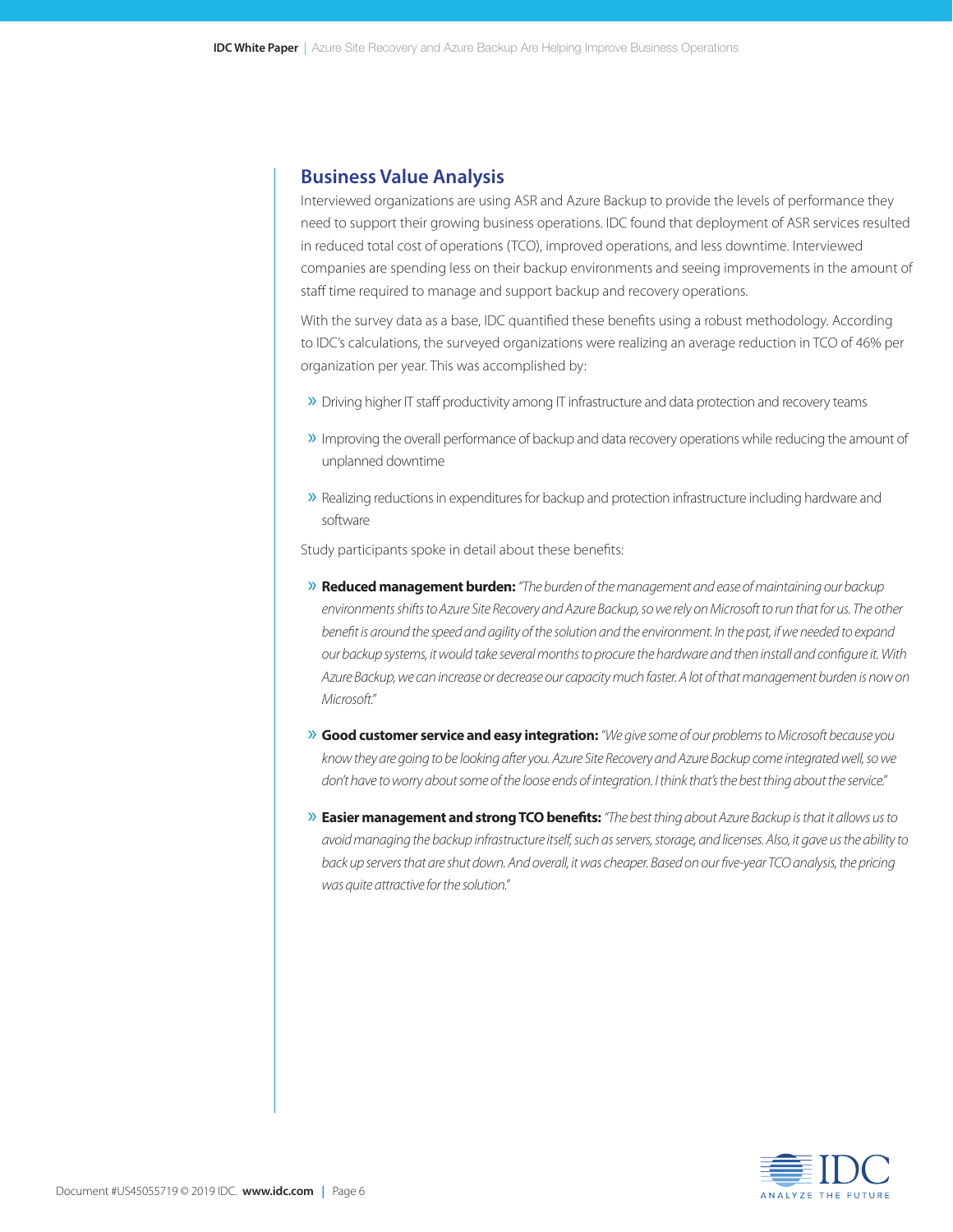### **Risk Reduction: More Efficient Backup and Recovery**

Study participants across all organizations spoke about how the ASR and Azure Backup service platforms helped them reduce risks related to corporatewide use of data. They also reported the benefits of improved speed and agility in their backup and recovery operations. Other benefits cited included:

- » Ease of integration with existing systems
- » Better recovery management
- » More efficient performance resulting in lower RTOs and RPOs

Study participants spoke in detail about the following benefits:

- » **Improved service levels and reduced cost:** *"Our RTOs and, even more so, our RPOs used to be a lot higher. So we have been able to reduce that a lot while at the same time reducing costs. The actual reduction in costs would be well into the 90% range."*
- » **Easier recovery management:** *"With Azure Site Recovery, once you go to a portal, it's pretty simple to click and start replicating and create a policy. Anybody could walk in the door, look at a vault, and say, 'There's the virtual machine I was looking for; let me hit the restore button,' and it works. You don't have to worry about a million clicks and toggles and everything else on the back end as with our previous vendor. From that perspective, it's widened the funnel point of people who can actually interact with our backup utility."*

Table 3 presents quantified benefits related to the backup and recovery efficiencies associated with the ASR and Azure Backup service platforms. For example, the average time to run backups, measured in hours, showed a 76% level of improvement. In addition, average data recovery windows showed a 66% level of improvement.

#### **TABLE 3**

### Backup and Data Recovery Impact

|                                                         | Before ASR and With ASR and<br><b>Azure Backup</b> | Azure Backup Difference  |     | Benefit (%) |
|---------------------------------------------------------|----------------------------------------------------|--------------------------|-----|-------------|
| Number of disaster recovery tests<br>performed per year | 9                                                  | 11                       | 1.9 | 22          |
| Number of backups per month                             | 5,053                                              | 5,327                    | 273 | 5           |
| Average time to run backups<br>(hours)                  | 13                                                 | $\overline{\mathcal{E}}$ | 99  | 76          |
| Average data recovery window<br>(hours)                 | 11                                                 | $\overline{4}$           | 7.1 | 66          |
| Data deduplication rate                                 | 1.2:1                                              | 1.6:1                    | 0.4 | 37          |
| Amount of data retained<br>on-premise (TB)              | 275                                                | 156                      | 118 | 43          |

*n = 10*

*Source: IDC, 2019*

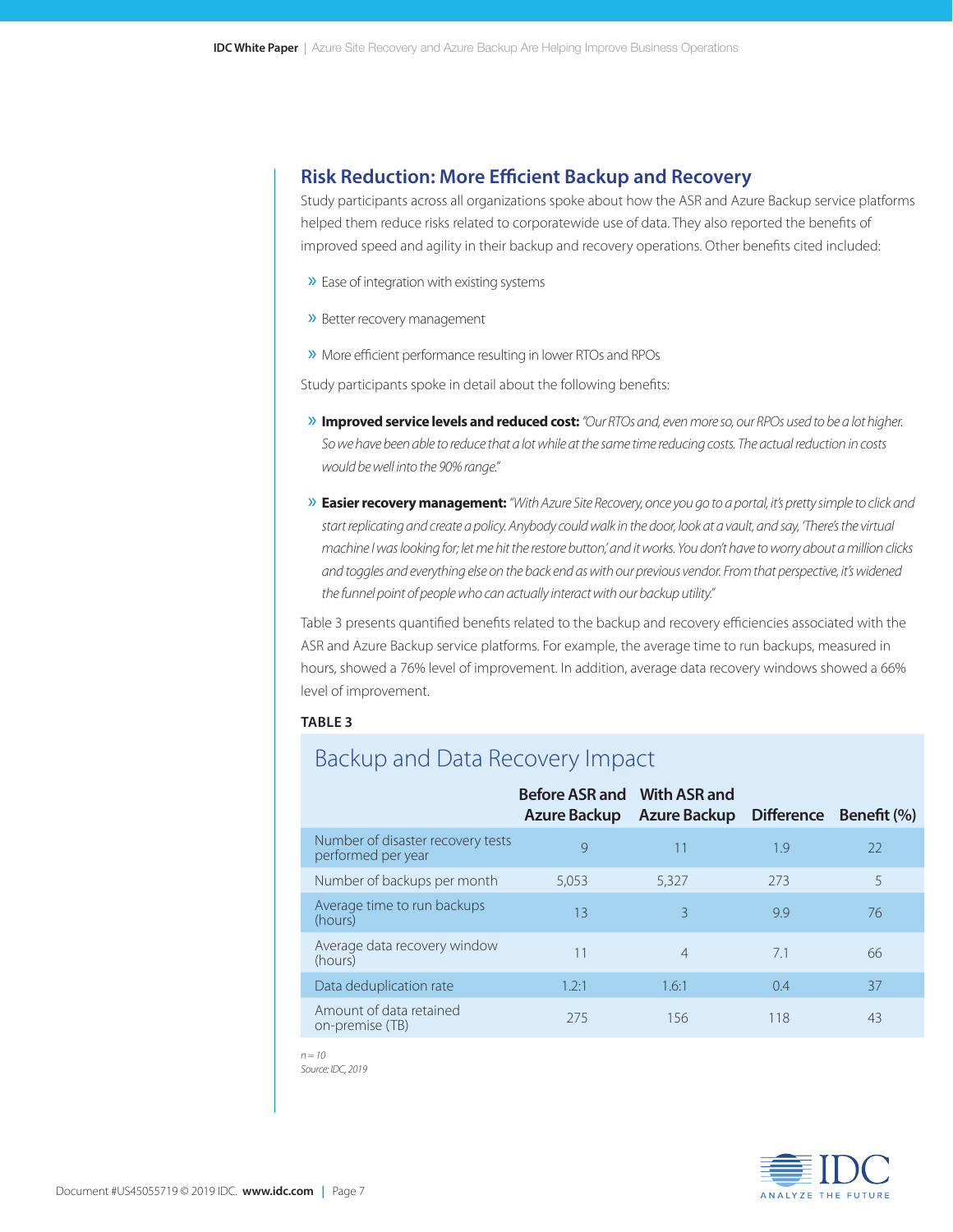As shown in Table 4, organizations reported better data loss recovery operations as teams were seeing an 86% reduction in the number of data loss incidents per year. ASR and Azure Backup also had a significant impact on the time (measured in hours) it took to resolve these data loss incidents — a 94% improvement. Overall, the organizations realized a 99% improvement in end users' productive time as a result of improved data loss recovery operations.

#### **TABLE 4**

# Data Loss Productivity Impact

|                                                      | Before ASR and With ASR and<br><b>Azure Backup</b> | <b>Azure Backup</b> | <b>Difference</b> | Benefit (%) |
|------------------------------------------------------|----------------------------------------------------|---------------------|-------------------|-------------|
| Frequency per year                                   | 274                                                | 3.8                 | 23.6              | 86          |
| Time to resolve (hours)                              | 9.3                                                | 0.50                | 8.8               | 94          |
| FTE impact – lost productivity<br>due to data losses | 111                                                | 0.03                | 111               | qg          |
| Cost of unplanned downtime<br>per year $(5)$         | 776,000                                            | 1.800               | 774,000           |             |

*Source: IDC, 2019*

#### **More Efficient Data Protection Teams**

ASR customers stressed the importance of making both their IT infrastructure and data recovery teams as efficient as possible. They discussed how the ASR and Azure Backup solutions helped them achieve this goal by providing easier recovery management and improving related support processes. The benefits of more automated processes and easier-to-use technology features and enhancements served to make their data protection and recovery teams more efficient in the day-to-day performance of tasks. Study participants stressed the fact that both initial configuration and upgrades were much easier to accomplish with ASR and Azure Backup and spoke in detail about these and other benefits:

- » **Easier setup:** *"In the past, we had to rely on setting up infrastructure by waiting for it to be specified out properly. Scalability was not always planned for. But with Azure Site Recovery and Azure Backup, you can start with a click of the button now. We don't spend a whole lot of time interacting with internal teams to set something up. We can get it done pretty quickly."*
- » **Optimized management:** *"Productivity has changed because of the switch to Azure Site Recovery and Azure Backup because there is less care and feeding needed. We can do planned maintenances during the day versus doing it off-hours. And part of that comes down to a cost perspective and avoiding having a person who has to either shift their work schedule or work a second or third shift.*
- » **More streamlined upgrades:** *"We have streamlined processes with Azure Backup. We don't need to worry*  because it's part of the platform, and we don't need to think about things like, 'Do we have to go to the next *version of the Azure Backup solution?' or 'What if we are on x, y, z version of our virtualization platform; are these compatible with each other?' You don't need to think about these kinds of things with Azure. It just works and is compatible at all times."*

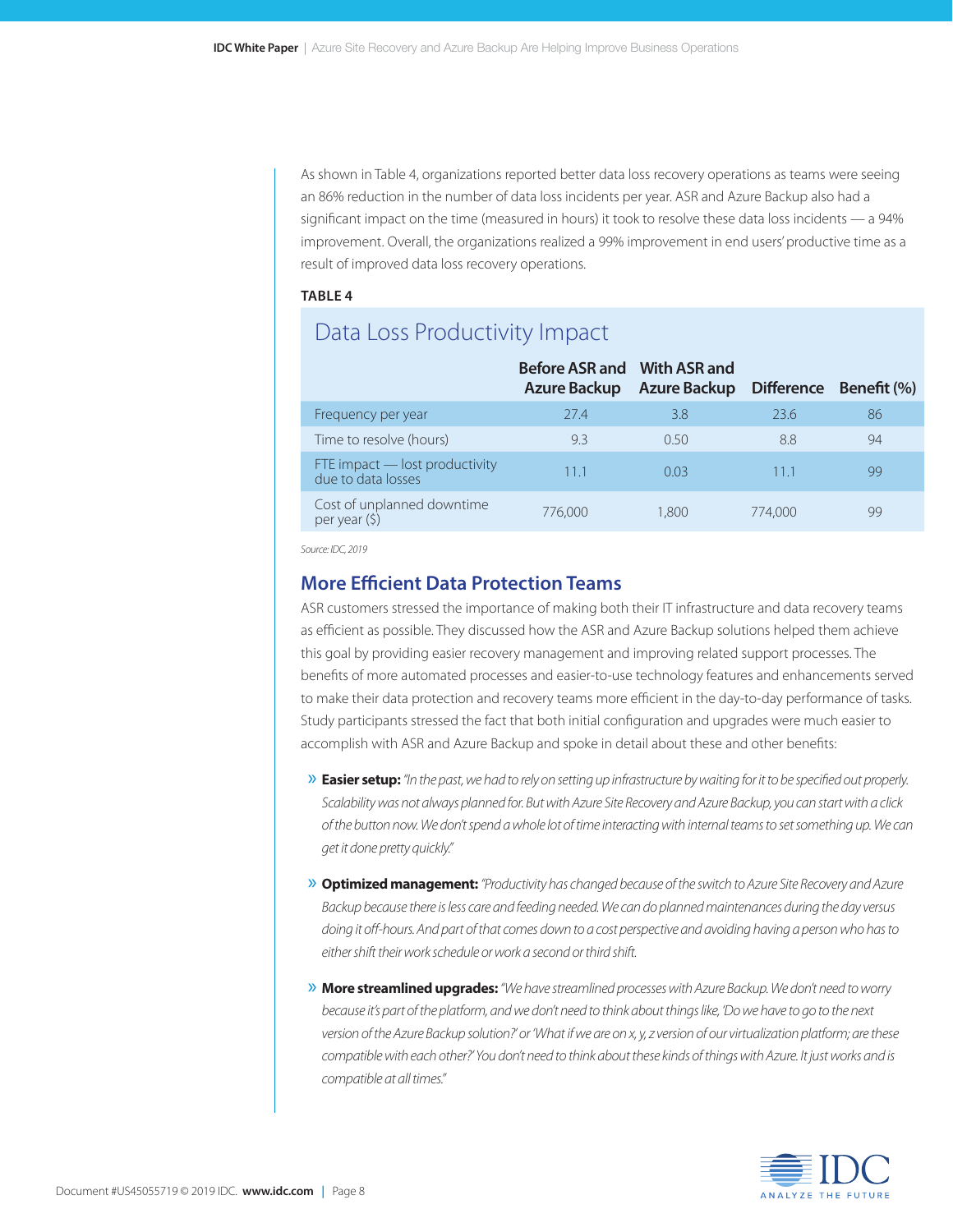Table 5 presents granular metrics on the backup and data recovery staff impacts of both ASR and Azure Backup. For example, management of data protection and data recovery, calculated in annual FTE equivalents per organization, showed a 44% level of improvement. In addition, annual staff time cost saw a similar improvement.

#### **TABLE 5**

# Data Protection and Data Recovery Team Impact

|                                                                                                  | Before ASR and With ASR and<br>Azure Backup | Azure Backup Difference Benefit (%) |         |    |
|--------------------------------------------------------------------------------------------------|---------------------------------------------|-------------------------------------|---------|----|
| Management of data protection<br>and data recovery (FTE equivalent<br>per organization per year) | 161                                         | 90                                  | $-71$   | 44 |
| Staff time cost per year (\$)                                                                    | 1,609,000                                   | 899,000                             | 709,000 | 44 |

*Source: IDC, 2019*

Interviewees noted that ASR and Azure Backup were much easier for them to manage. As a result, organizations saw an impact on overall IT infrastructure management teams, which IDC calculated to be a 51% level of improvement, as noted in Table 6.

#### **TABLE 6**

### IT Infrastructure Team Impact

|                                                                               | Before ASR and With ASR and | Azure Backup Azure Backup Difference Benefit (%) |         |    |
|-------------------------------------------------------------------------------|-----------------------------|--------------------------------------------------|---------|----|
| IT infrastructure management<br>(FTE equivalent per organization<br>per year) | 62                          | 30                                               | 31      | 51 |
| Staff time cost per year (\$)                                                 | 618,000                     | 304,000                                          | 313,000 |    |

*Source: IDC, 2019*

Deployment of new resources was also more efficient with ASR and Azure Backup. As shown in Figure 1, organizations realized a 77% improvement in the staff time required to deploy new storage (measured in hours) and a 71% improvement in the total time to deploy new storage (measured in days).

#### **FIGURE 1**

### IT Agility Impact

### % improvement



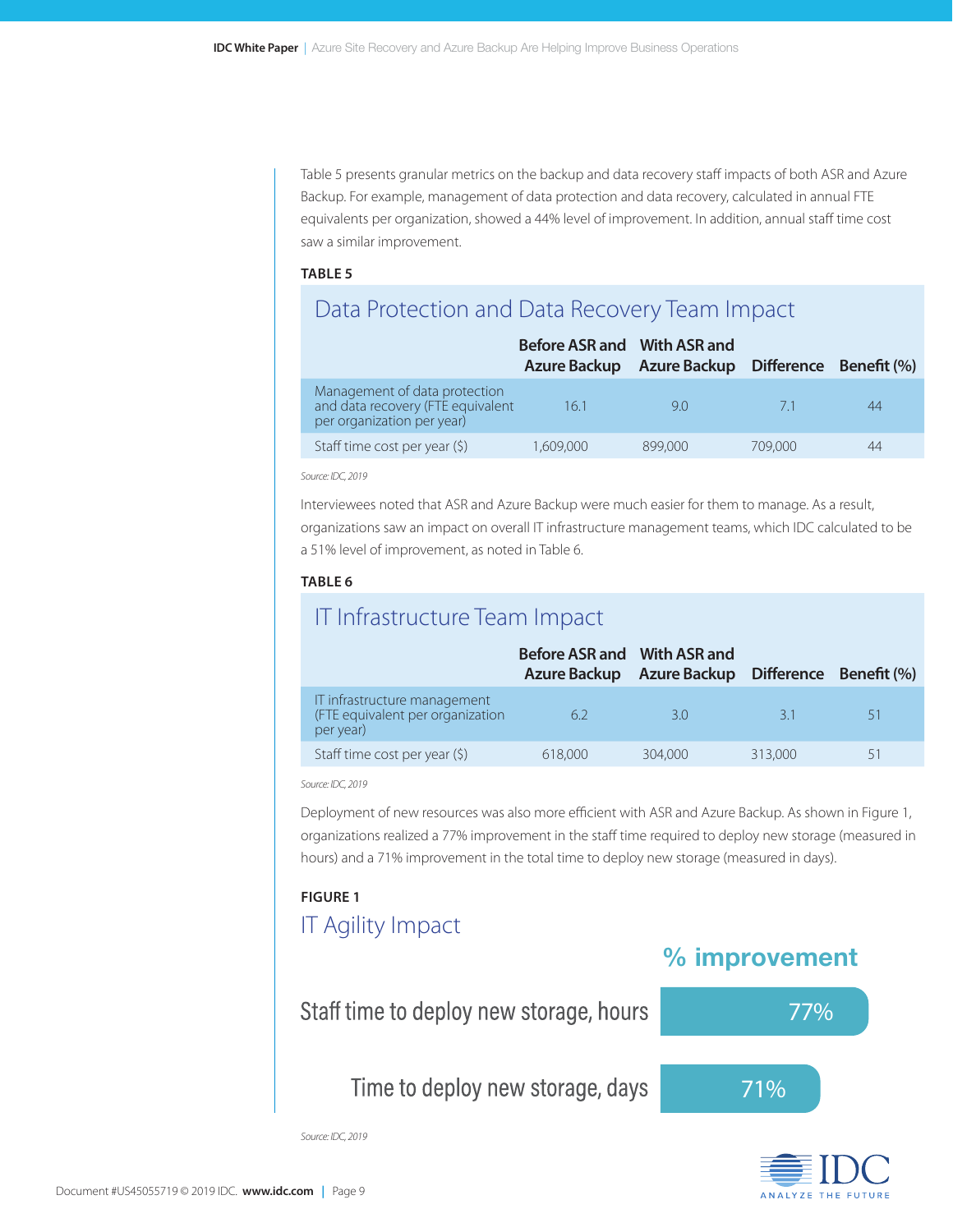### **Impacts on Unplanned Downtime**

ASR customers reported positive impacts on unplanned downtime and business productivity. These organizations found that they could reduce the incidence of outages as a result of deploying the ASR and Azure Backup service platforms. This in turn translated into benefits for line-of-business (LOB) users and business outcomes.

In this context, one study participant described the benefit of easier recovery management: *"Because we've already proven that disaster recovery tests are better, our disaster recovery coordination group has become an ally instead of constantly haggling. This is because they now understand what Azure Site Recovery does and what it can do with some of these applications. So from a business perspective, it has absolutely improved confidence in our capability to recover their applications."*

Table 7 shows the productivity impact of unplanned downtime with ASR and Azure Backup. Both the time to resolve (measured in hours) and the frequency of outages showed substantial improvement — 67% and 69%, respectively.

#### **TABLE 7**

# Unplanned Downtime Productivity Impact

|                                                      | Before ASR and With ASR and<br>Azure Backup | Azure Backup Difference Benefit (%) |         |    |
|------------------------------------------------------|---------------------------------------------|-------------------------------------|---------|----|
| Frequency per year                                   | 24.6                                        | 7.6                                 | 16.9    | 69 |
| Time to resolve (hours)                              | 934                                         | 30.80                               | 627     | 67 |
| FTE impact – lost productivity<br>due to data losses | 255                                         | 13.70                               | 117     | 46 |
| Cost of unplanned downtime per<br>year(5)            | 1,782,000                                   | 960,000                             | 822,000 | 46 |

*Source: IDC, 2019*

In addition, the ripple effect of unplanned downtime showed up in business results. Table 8 shows total additional revenue per organization per year of \$571,000 as organizations are able to capture more revenue because of better availability of key applications and workloads.

#### **TABLE 8**

# Risk Mitigation — Unplanned Downtime Revenue Impact (\$)

|                                                | <b>Per Organization</b> |
|------------------------------------------------|-------------------------|
| Total additional revenue per year              | 571.000                 |
| Total recognized revenue per year - IDC model* | 85.600                  |
|                                                |                         |

*\* The IDC model assumes a 15% operating margin for all additional revenue. Source: IDC, 2019*

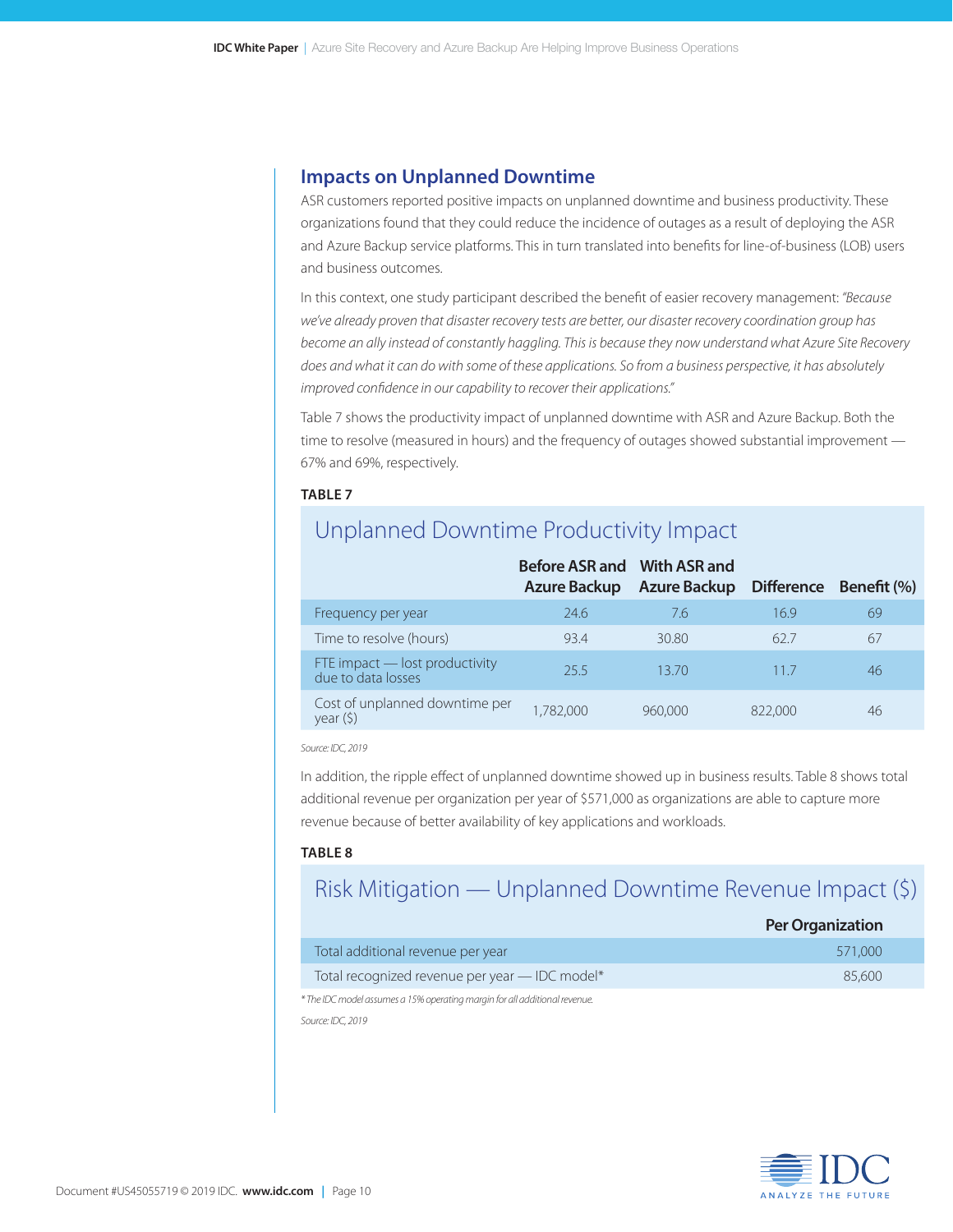### **More Cost-Effective Backup Systems and Functionality**

Study participants noted that ASR and Azure Backup offered a cost-effective solution for their businesses compared with other commercial options. Cost savings included both hardware and software capex and opex, which in the aggregate rolled up into TCO benefits. Companies found that leveraging a cloud-based infrastructure obviated the need for the purchase of backup and recovery on-premise solutions or operational oversight of solutions already in place.

IDC projects that customers will lower their IT infrastructure costs by 47% over five years as a result of building out their IT backup and site recovery environments with ASR and Azure Backup. Figure 2 presents metrics related to IT infrastructure savings comparing pre- and post-deployment environments.

#### **FIGURE 2**

# Five-Year IT Infrastructure Costs



In addition, IDC calculated the TCO for these organizations based on the following evaluation criteria:

- » Cost of lost productivity due to unplanned downtime
- » IT staff management costs
- » ASR cost versus cost of an alternative solution

IDC calculations show that the organizations' total costs will be about 46% lower after the deployment of the ASR and Azure Backup service platforms (see Figure 3).

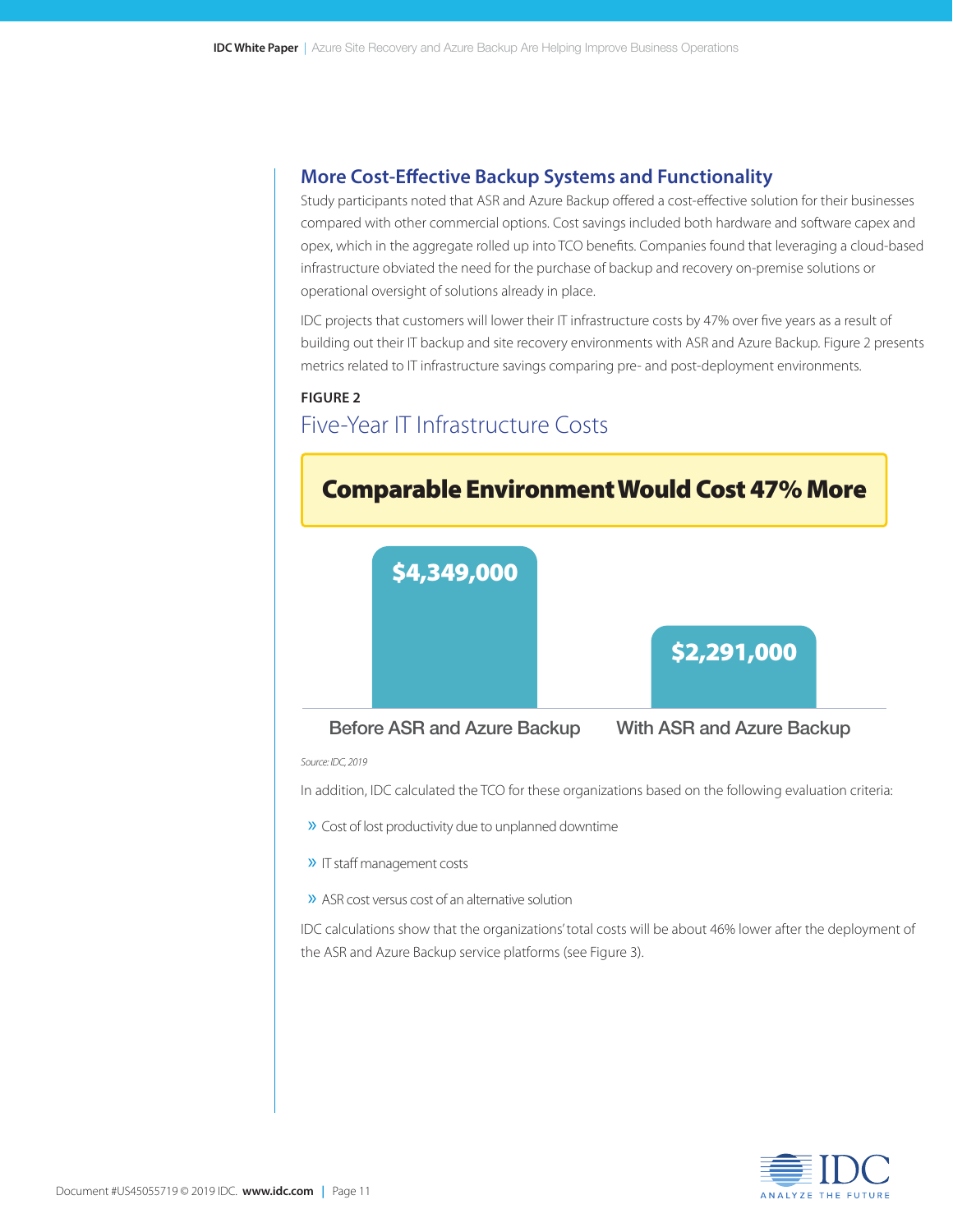

*Source: IDC, 2019*

#### **Impacts and Improvements for Line-of-Business Users**

Study participants spoke to IDC about how ASR provided the performance required by their business operations and how this improvement resulted in higher levels of employee productivity and increased revenue. Functional areas impacted included application development and the ability to innovate. Study participants spoke specifically about the following benefits:

- » **User-friendly attributes:** *"Azure Site Recovery is very user-friendly. You can have your own code for doing things after you recover your virtual machines. For example, you can add little scripts to finalize the small details around processes. So it's DevOps-friendly and increases confidence."*
- » **More confidence to innovate:** *"Since the security of our data is better, we can be braver about innovation. Azure Site Recovery and Azure Backup also help us reduce the number of security products by limiting the number of security apps that we need."*
- » **Increased confidence for application development:** *"Our application developers definitely trust our backup operations a lot more and are more free to roam and experiment. They are saving time because they know that Azure Backup is working in the background with more frequent backups, so they don't have to do backups themselves. For example, they are sometimes not even worried about the dev/test stage, and they go straight into production knowing that production is backed up."*

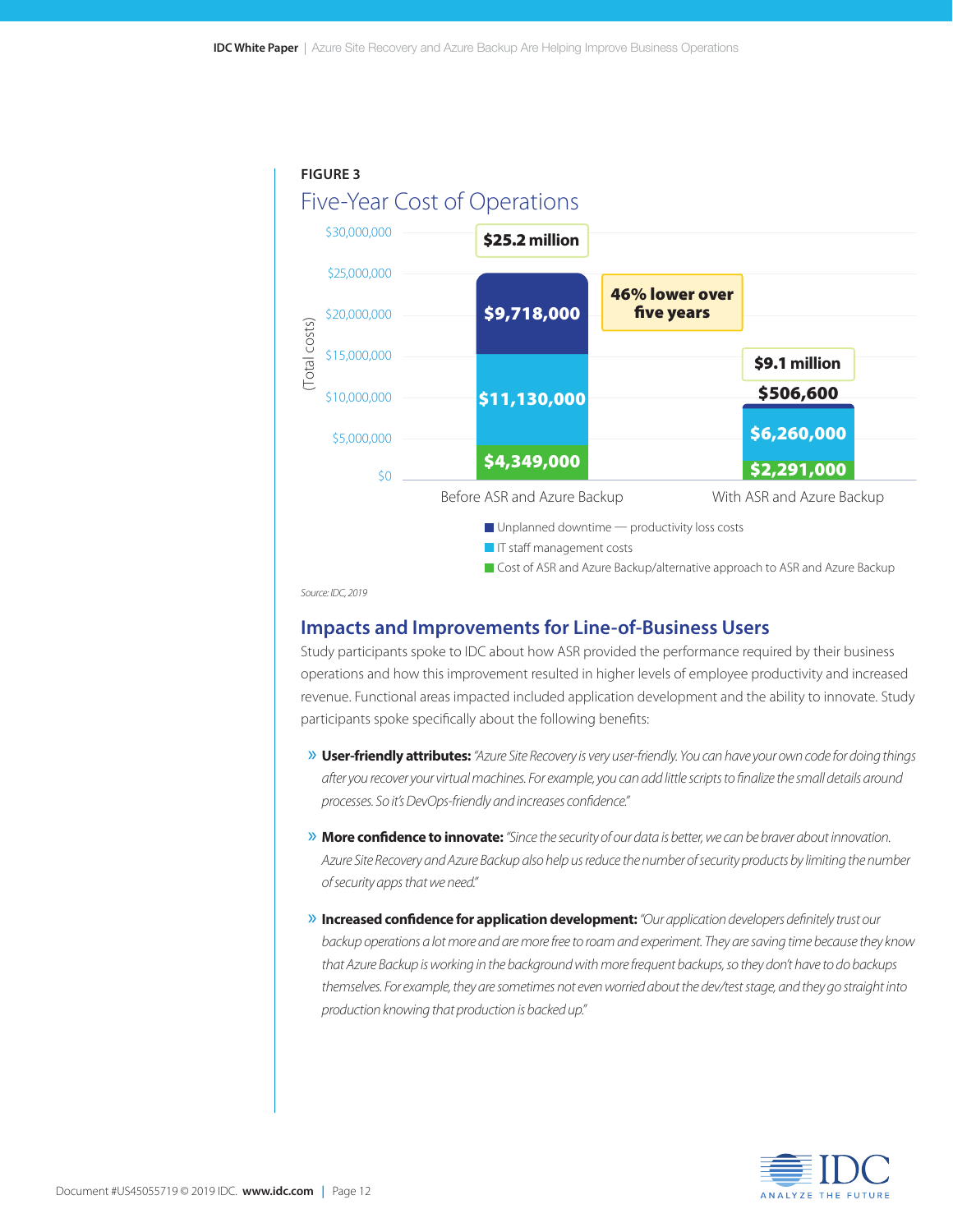Table 9 shows the end-user impacts resulting from deploying the ASR and Azure Backup service platforms. The average number of productive hours gained post-deployment was 1,371.

#### **TABLE 9**

# End-User Impact

|                                                            | <b>Per Organization</b> |
|------------------------------------------------------------|-------------------------|
| Number of users impacted                                   | 45.2                    |
| Average productivity gains (%)                             |                         |
| Productive hours gained                                    | 1.371                   |
| End-user impact (FTE equivalent per organization per year) | 07                      |
| Value of end-user time (\$)                                | 51,000                  |
|                                                            |                         |

*Source: IDC, 2019*

#### **ROI Analysis**

Table 10 presents IDC's analysis of the benefits and costs related to participating organizations' use of ASR and Azure Backup. IDC projects that over five years, these customers will make a discounted investment of \$1.71 million per organization (\$2,350 per 100 internal users) in ASR and Azure Backup. IDC expects that in return, the customers will realize discounted benefits of \$7.47 million per organization (\$10,250 per 100 internal users). This would result in a five-year ROI of 337% and a breakeven on their investment in 6 months.

#### **TABLE 10**

### Five-Year ROI Analysis

|                            | <b>Per Organization</b> | Per 100 Users |
|----------------------------|-------------------------|---------------|
| Benefit (discounted)       | \$7.47 million          | \$10,250      |
| Investment (discounted)    | \$1.71 million          | \$2,350       |
| Net present value (NPV)    | \$5.83 million          | \$7,904       |
| Return on investment (ROI) | 337%                    | 337%          |
| Payback period             | 6 months                | 6 months      |
| Discount rate              | 12%                     | 12%           |

*Source: IDC, 2019*

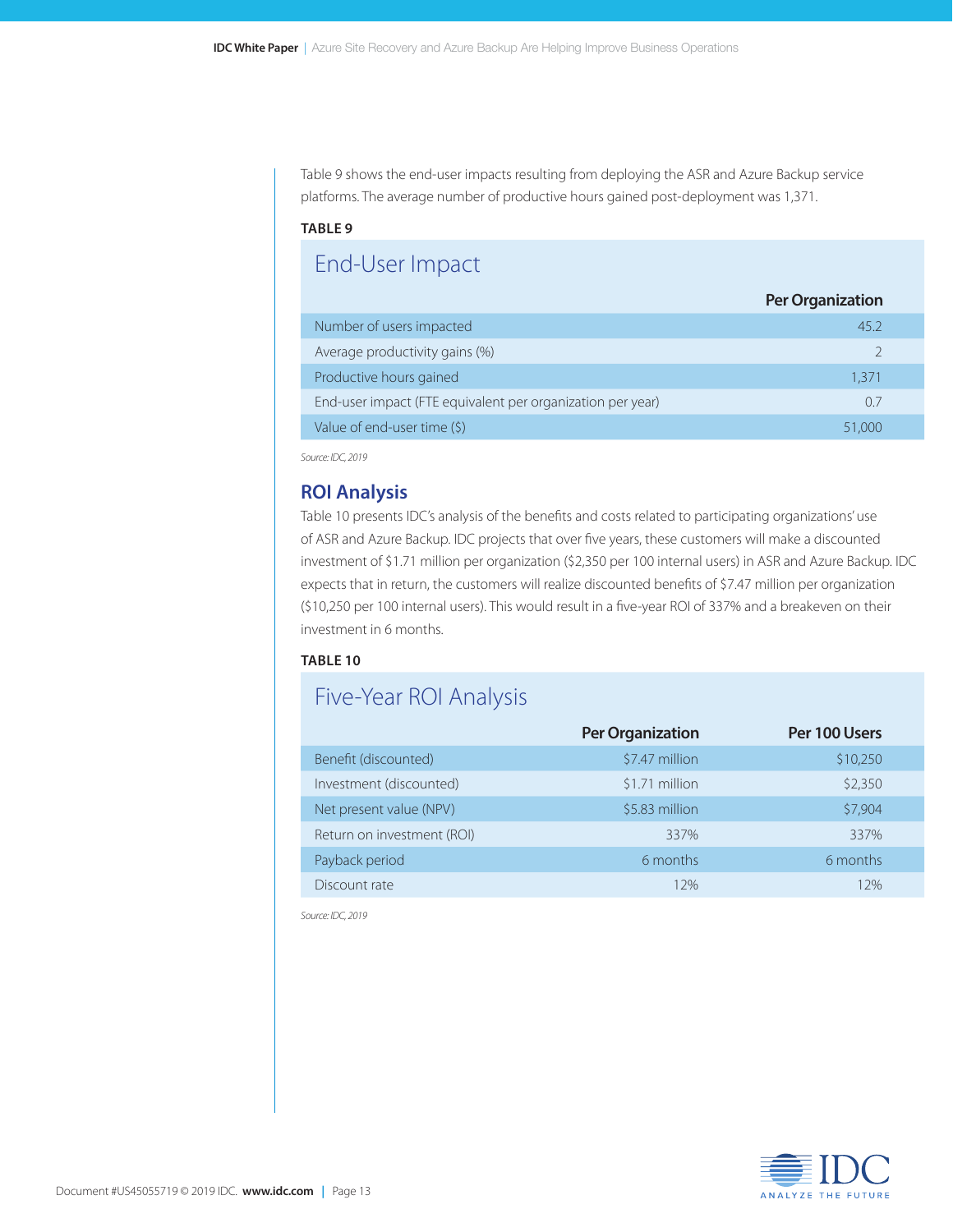# **CHALLENGES AND OPPORTUNITIES**

The cloud-based data protection market group is one of the fastest-growing data protection–related market areas today. IDC estimates that this market — comprising disaster recovery as a service, backup as a service, and archive as a service — will reach \$6.7 billion in 2019, growing at a composite CAGR of 16.2%. We also estimate that more than 2,000 cloud service providers have some data-protectionas-a-service (DPaaS) offering. Thus, while growing rapidly, this market group is also highly competitive. Remaining technologically competitive in this market will challenge all participants, including Microsoft.

We believe that over time the trend is toward application-centric data protection, whereby data backup and disaster recovery are elements in the continuum of application availability. This application centricity will be especially acute among SaaS applications, where the standalone nature of the application will demand specific recovery requirements. However, the applications will not be truly standalone — many will share data through containers or gather information from Internet of Things (IoT) devices.

All of this adds up to a challenge and an opportunity — a rapidly growing market, but one with almost endless permutations of requirements. To be successful, even a large organization such as Microsoft must focus on specific requirement areas and partner for many that it cannot address. Using its position as a major cloud platform, Microsoft certainly has the means and opportunity to do so.

### **SUMMARY AND CONCLUSION**

Data backup and disaster recovery are increasingly seen as complementary, not separate, operations. Disaster recovery as a service has dramatically changed the economics of DR, making it affordable and cost effective for nearly every organization. Moreover, by leveraging the cloud for backup and DR, organizations have ensured the survival of their data in the event of a disaster and can quickly reestablish application services using on-demand infrastructure.

According to our study, Azure Site Recovery and Azure Backup have been proven to be effective in execution as well as returning significant business value and cost savings. Organizations desire solutions that can improve business outcomes (such as higher service levels) with less human intervention and reduce costs. The participants in our study reported that these Microsoft solutions delivered 46% less unplanned downtime, 76% faster backups, 51% more efficient IT staff, and a 337% five-year ROI. In summary, these findings showed the desired combination of greater efficiency, cost savings, and better business outcomes.

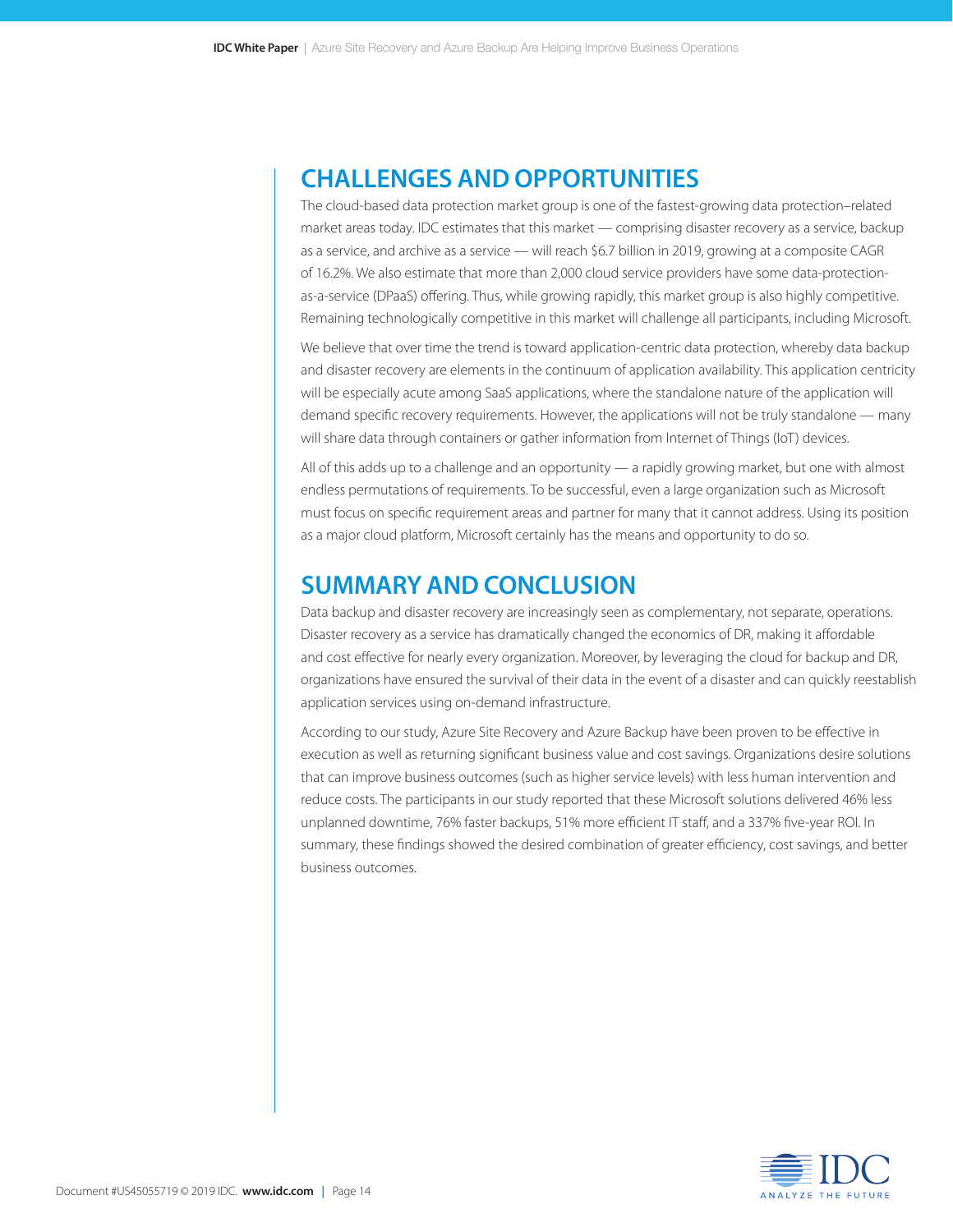# **APPENDIX**

### **Methodology**

IDC's standard ROI methodology was utilized for this project. This methodology is based on gathering data from current users of ASR and Azure Backup as the foundation for the model. Based on interviews with organizations using ASR and Azure Backup, IDC performed a three-step process to calculate the ROI and payback period:

- 1. **Gathered quantitative benefit information during the interviews using a before-and-after assessment of the impact of ASR and Azure Backup.** In this study, the benefits included staff time savings and productivity benefits and operational cost reductions.
- 2. **Created a complete investment (five-year total cost analysis) profile based on the interviews.** Investments go beyond the initial and annual costs of using ASR and Azure Backup and can include additional costs related to migrations, planning, consulting, and staff or user training.
- 3. **Calculated the ROI and payback period.** IDC conducted a depreciated cash flow analysis of the benefits and investments for the organizations' use of ASR and Azure Backup over a five-year period. ROI is the ratio of the net present value (NPV) and the discounted investment. The payback period is the point at which cumulative benefits equal the initial investment.

IDC bases the payback period and ROI calculations on a number of assumptions, which are summarized as follows:

- $\gg$  Time values are multiplied by burdened salary (salary + 28% for benefits and overhead) to quantify efficiency and manager productivity savings. For purposes of this analysis, based on the geographic locations of the interviewed organizations, IDC has used assumptions of an average fully loaded salary of \$100,000 per year for IT staff members and an average fully loaded salary of \$70,000 per year for non-IT staff members. IDC assumes that employees work 1,880 hours per year (47 weeks x 40 hours).
- » The net present value of the five-year savings is calculated by subtracting the amount that would have been realized by investing the original sum in an instrument yielding a 12% return to allow for the missed opportunity cost. This accounts for both the assumed cost of money and the assumed rate of return.
- » Further, because IT solutions require a deployment period, the full benefits of the solution are not available during deployment. To capture this reality, IDC prorates the benefits on a monthly basis and then subtracts the deployment time from the first-year savings.

*Note: All numbers in this document may not be exact due to rounding.*